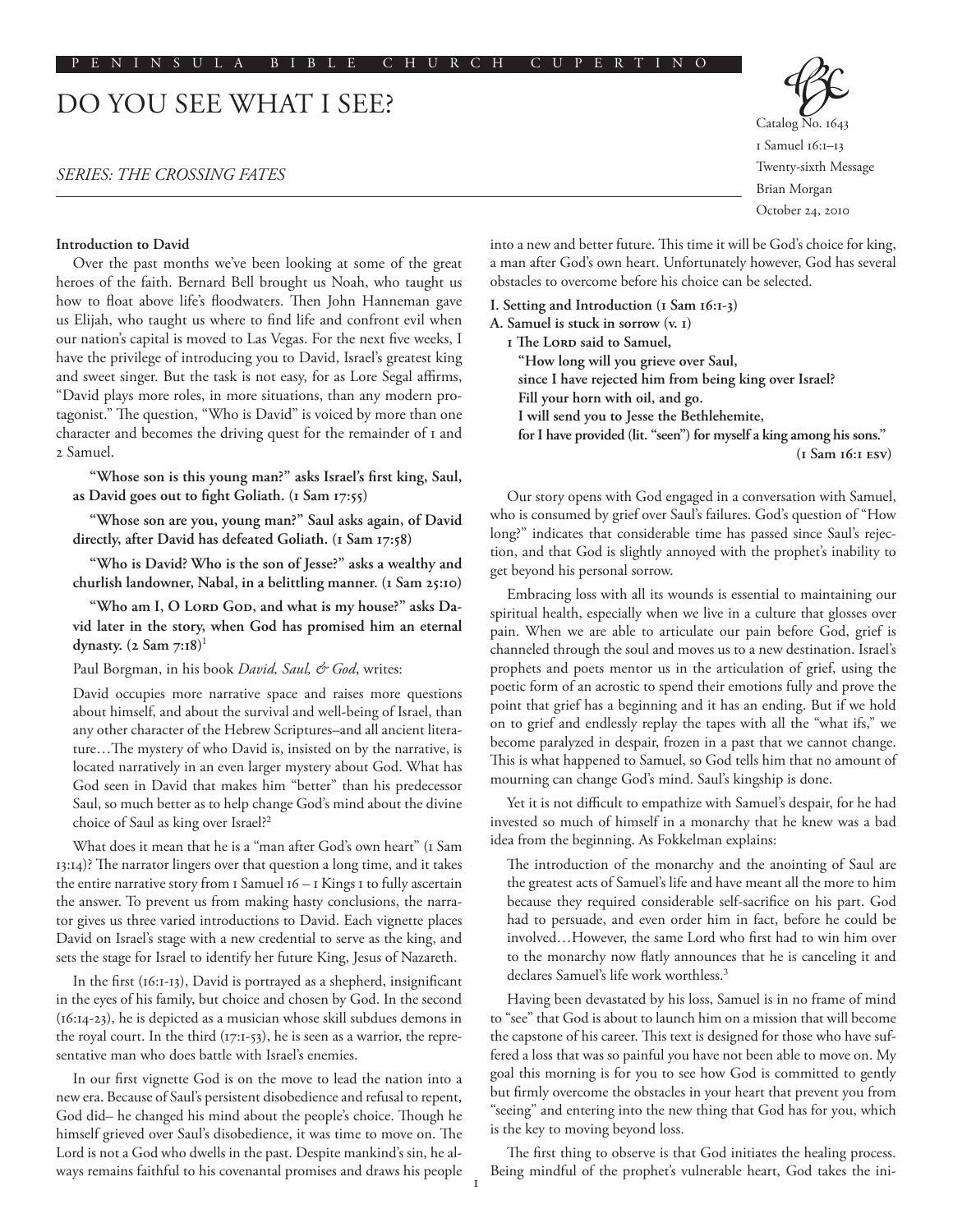tiative and with renewed urgency, rouses him out of his lethargy to enter his world of new beginnings – "Fill your horn with oil and go!" With his ceremonial horn full of oil, Samuel is to go to Bethlehem, which lay beyond the reach of Saul's northern kingdom, and anoint one of Jesse's sons whom he has provided (lit. "seen") for himself. The verb "see" is the keyword in the chapter (used 8x) and speaks of God's penetrating spiritual perception that penetrates to the very heart of an individual.

This is exactly what God's Spirit does with us. When we're stuck in sorrow, he gently lifts us out of the dust of mourning, brushes us off, then redirects and encourages us on to a new path.

# **B. Accommodating fears (vv. 2-3)**

**2 And Samuel said, "How can I go? If Saul hears it, he will kill me."**  And the LORD said,  **"Take a heifer with you and say,**  'I have come to sacrifice to the LORD.' **3 And invite Jesse to the sacrifice, and I will show you what you shall do. And you shall anoint for me him whom I declare to you."**  While Samuel has been living in the past, God has been intimately

("for me") courting a new son and is excited about his choice, for this new candidate has an interior like his own. But Samuel is not yet able to enter into joy of the moment. We can hear the dread in Samuel's voice – *'ek 'elek* – "How can I go?" In days past, God's command would have ignited Samuel's faith by reminding him of his mother's poem, "He will give strength to his king, and exalt the horn of his anointed" (I Sam 2:10 TNIV). But the light of his faith is dim and fear has moved into its place. Bruce Waltke explains why:

Samuel resists because the road from Ramah to Bethlehem passes through Gibeah, Saul's hometown, and Saul, knowing he has been rejected by the prophet, dogs every step of the prophet lest he anoint another. That Samuel fears the king more than God both implies that Saul has already developed a harsh and arbitrary administration and is symptomatic of Samuel's more serious spiritual torpor.<sup>4</sup>

Though Samuel's inability to get past his sorrow has taken a serious toll on his faith, God does not chide him or discard him. Instead he accommodates his weak faith and addresses his fear with practical and concrete support. He creates a ruse as a cover for Samuel's real intentions, and gives him the exact words to use upon his arrival. The ethics of Holy War allow for deception on the part of God's people in order to preserve life.<sup>5</sup> Once the sacrificial ceremony begins, he will personally lead him through every step of the process so that nothing will be left to chance. All that is required of Samuel is to show up and be obedient to God's voice.

What a gracious God we serve! First he encourages us out of our lethargy; then he accommodates our fears to get us moving on a road to a new destination.

## **II. Arriving in Bethlehem: God's Cover Works (1 Sam 16:4-5)**

4 Samuel did what the LORD commanded

 **and came to Bethlehem.** 

 **The elders of the city came to meet him trembling and said, "Do you come peaceably?"** 

 **5 And he said,**

"Peaceably; I have come to sacrifice to the LORD.

 **Consecrate yourselves, and come with me to the sacrifice." And he consecrated Jesse and his sons**

 **and invited them to the sacrifice.**

When Samuel arrives in Bethlehem, the elders, being well aware of the fractured relationship between the prophet and the king, come to meet him with shaking knees. They waste no time in getting to the heart of the matter: "Does your arrival bring *shalom*?" or is Samuel coming with a sword, like the one he cut Agag to pieces with in chapter 15? This suggests that God's new work will often be a threat to others in positions of authority and power. You'll recall how a century later "O little town of Bethlehem" was subjected to a bloodbath, when king Herod gave the order that all male children under the age of two be killed.

**Then what was said through the prophet Jeremiah was fulfilled:**

**"A voice is heard in Ramah, weeping and great mourning, Rachel weeping for her children**

 **and refusing to be comforted,**

**because they are no more." (Matt 2:17 tniv)**

Saul will do no less to Israel's innocent priests in Nob later in our story (22:17ff). To keep his mission secret, Samuel assures the elders that his intentions are merely sacrificial and ceremonial. Then he commands them to consecrate themselves for the feast, while he himself consecrates Jesse and his sons.

This short encounter serves to calm Samuel's fears. When Samuel left Ramah, I imagine he had mixed feelings about his mission. But after he gets safely past Gibeah without incident and finds that his cover works in Bethlehem, doubt and fear give way to a renewed trust in God's word, and with it a growing excitement that perhaps this will indeed be a historic day for the nation.

**III. Samuel's Eye Exam (1 Sam 16:6-10)**

**A. First Impressions: Near Sighted (vv. 6-7)**

 **6 When they came, he looked on Eliab and thought,**  "Surely the LORD's anointed is before him."

 $7$  But the LORD said to Samuel,

 **"Do not look on his appearance or on the height of his stature, because I have rejected him. For [the Lord sees] not as man sees: man sees according to the eyes,**  but the LORD sees according to the heart."

(v. 7b is my translation to preserve the word plays of the original)

Once the family and elders had gathered, Samuel was to arrange the feast, much as he did in chapter 9, and then wait for specific instructions from the Lord for what to do and whom to anoint. But as soon as Jesse's family enters the hall, Samuel is stunned by the line up of Jesse's seven (the perfect number) sons. These boys look like the starting lineup of the New York Yankees and Samuel is so visually impressed that his emotions run way ahead of his reasoning. Fokkelman captures the scene:

Tension rises in him. The mass of impressions on his retina overwhelms him. His eyes deceive him and seize on the most striking: the tall stature of the first-born. By hastily taking the decision "that must be him!" he wants to dissipate the great tension that held him.<sup>6</sup>

God is forced to break into plot and intervene directly before Samuel acts prematurely and anoints Jesse's firstborn, Eliab.

At the beginning of the chapter Samuel was rebuked for spending too much time in mourning; now he receives one for being too quick to pull the trigger on the anointing ceremony. This gives us an idea, of just how far the prophet has lost his spiritual sensibilities. Being

2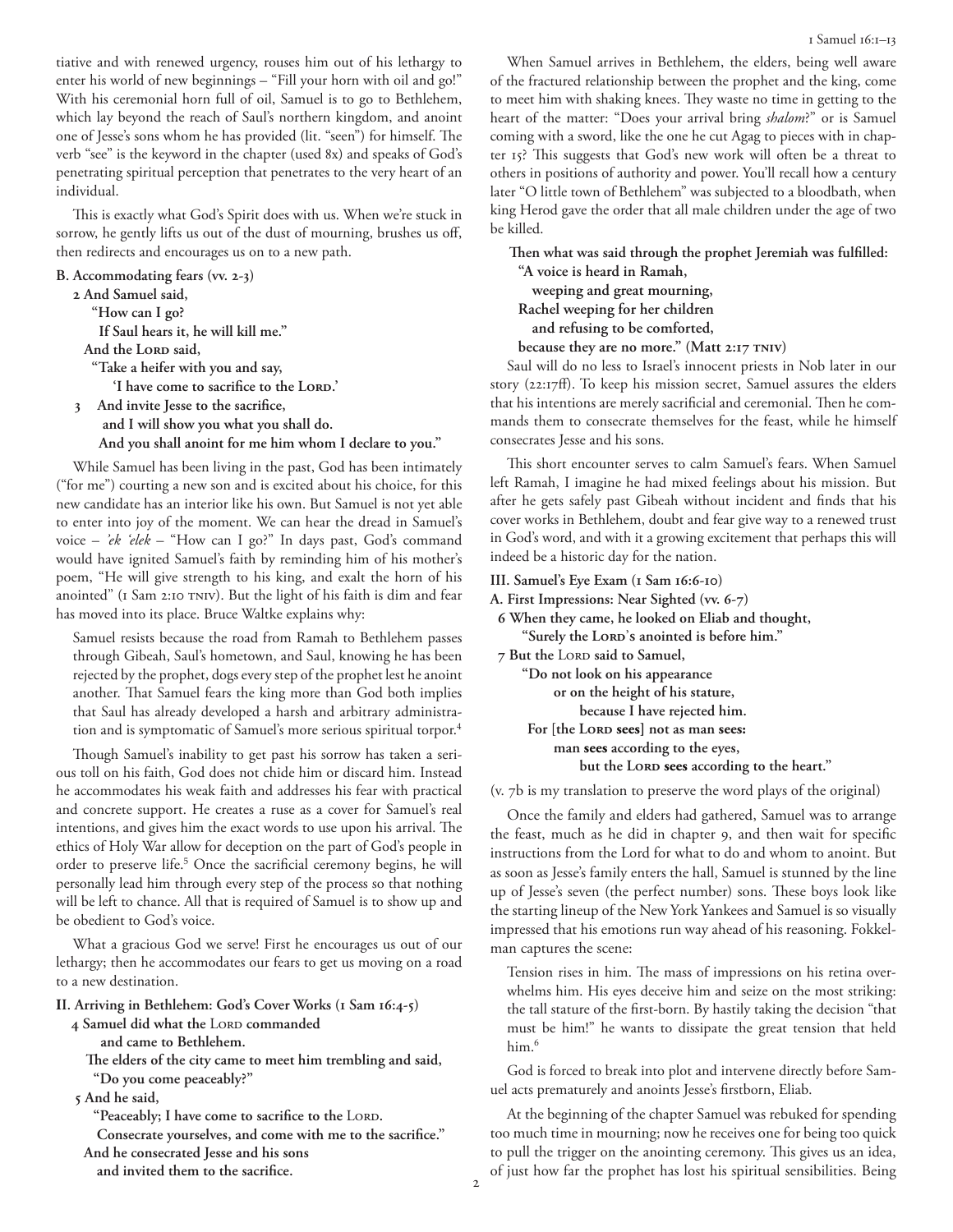#### Do You See What I See?

governed by what he "sees," he forgot to quietly order the sacrifice and to listen to the voice of God. The prophet, who berated Saul for not being able to wait seven days in order to "hear" God's voice, succumbs to the identical sin. He is unable to wait through the parade of Jesse's seven sons to hear God's instructions.

God's rebuke in verse 7 becomes the pivot verse of the chapter, which suggests that Samuel's faulty vision is the third and greatest obstacle that God must overcome. God's correction reveals how clouded Samuel's vision has become, for Eliab is an exact replica of Saul (1 Sam 9:2 and 10:23).

Samuel's haste to run ahead of God is exemplary of our attempts to be healed from loss by reconstructing the past. But God never walks backwards in history, choosing instead to break out in unpredictable and fresh new ways. To this way of thinking God thunders an emphatic "No!" It is a rare occurrence in Biblical narrative that we hear God's voice giving his evaluation of characters or events in explicit terms.

For [the LORD sees] not as man sees;  **man sees according to the eyes,** 

but the LORD sees according to the heart.

The poem is a poignant picture of the great chasm that exists between human and divine thinking. There is absolutely no meeting of the minds here. The subject in the first line is gapped, and the reader is unable to fill it in until the end of the poem. Fokkelman concludes that, "By devoting so many words to man in general, Yahweh presents Samuel as one example of a fallible species."<sup>7</sup> The apostle Peter received a similar rebuke when he attempted to rebuke Jesus regarding the necessity of the cross.

**But when Jesus turned and looked at his disciples, he rebuked Peter. "Get behind me, Satan!" he said. "You do not have in mind the concerns of God, but merely human concerns." (Mark 8:33)**

Jesus words confirm the great divide between human and divine thinking. Samuel has lost his prophetic vision because he has slipped back into worldly ways of thinking. Because of this he is unable to penetrate into the interior of Eliab's heart. Later in the story we discover that his heart is just like Saul's – arrogant, mean spirited and blind to matters of faith (1 Sam 17.28).

I often wonder what "Graduation Sunday" says about our own prophetic vision. Our high school graduates step up on stage, and we feel so proud of our talented, ambitious young men and women. And we should feel proud! Then the microphone is passed among them and they are instructed to tell us where they are headed for college. As the roll call is played out, we applaud their acceptance into top-tier universities across the country. But then, in a quiet voice, one young man or woman will mutter almost apologetically the name of a local community or junior college. And then there is the student who doesn't even come that morning, too ashamed to name their destination or admit they don't really have one. And I wonder: Are we unwittingly encouraging our young people to be like Saul? In our enthusiastic approval, do we reinforce external achievement and teach them that even in the Church what matters is their ability to march to the world's definition of success? How would we do things differently on Graduation Sunday – and all the weeks that lead to it – if we set out to raise a generation of Davids instead? How would it change the way we parent our children if, instead of pressuring them to be perfect in everything, we gave them the freedom to find their spiritual gifts and trusted God to ignite in them a passion for his kingdom regardless of their academic or vocational choices?

 **And he said,** 

"Neither has the LORD chosen this one."

 **9 Then Jesse made Shammah pass by.** 

 **And he said,** 

"Neither has the LORD chosen this one."

 **10 And Jesse made seven of his sons pass before Samuel. And Samuel said to Jesse,** 

"The LORD has not chosen these."

After having his eyes examined, Samuel receives God's corrective lenses, and instantly his prophetic 20/20 vision is restored. After Eliab is rejected, Abinadab and Shammah come up to bat and they are quickly disposed of and benched. Jesse goes through his entire lineup and Samuel delivers seven strikeouts in rapid succession.

With no batters left in the lineup, the tension mounts and we are presented with one final obstacle to our quest. God had told Samuel that he had chosen a son of Jesse, and yet he rejected every son outright. What is the purpose of going through the lineup, only to come to the end empty handed? God's ways are often fraught with perplexities, twists and turns. Why does God suspend our emotions in a waiting game that appears endless and sometimes even pointless?

Let me suggest two thoughts. First, the seven-fold "no" is not a dead-end road, but a necessary part of the healing process. It is designed to give renewed strength to our convictions so that we not compromise in the future. By the time all 7 boys have been sidelined, Samuel is finally ready not to trust in his own sensibilities, or even in what he thinks God will do based on past experiences with God. He's finally willing to enter into a new thing. Secondly, when we finally arrive at the long awaited "yes," there is not only surprise and relief, but also an intensified joy and appreciation. After Emily and I lost two children in consecutive years, I thought that we might not ever be parents. But then miraculously, when were able to adopt Becky just two weeks after Jessica's death, I was so overjoyed that every diaper change became a privilege.

**IV. A Brand New Ball Game (1 Sam 16:11-13)**

**A. Extra Innings (v. 11) 11 Then Samuel said to Jesse, "Are all your sons here?"** 

> **And he said, "There remains yet the youngest, but behold, he is keeping the sheep." And Samuel said to Jesse, "Send and get him, for we will not sit down till he comes here."**

After the seven sons are rejected, Samuel asks Jesse if he has an eighth. Because Samuel's faith is back in full swing, it doesn't occur to him that something has gone wrong. He simply concludes that, since God is faithful, there must be an answer to the dilemma that is not obvious; therefore there must be another boy in this family somewhere!

Jesse's words sound almost incredulous: "There remains yet the youngest, but behold, he is keeping the sheep." The eighth son is the "youngest," which can also be translated "smallest," making David the least significant among his tall brothers. He is exiled with the sheep outside the family circle. Like a bat boy who never gets to play, David was a virtual nonentity in Jesse's home, and so easily passed over.

Samuel commands Jesse to send for him and keeps everyone standing until the guest of honor arrives. Stand up and stretch, we're going into extra innings. It's a brand new ball game!

# **B. 20/20 Vision (vv. 8-10)**

 **8 Then Jesse called Abinadab and made him pass before Samuel.** 

It is an awesome and unlikely scene, all the elders standing and waiting deferentially for this eighth son, the one whose name we